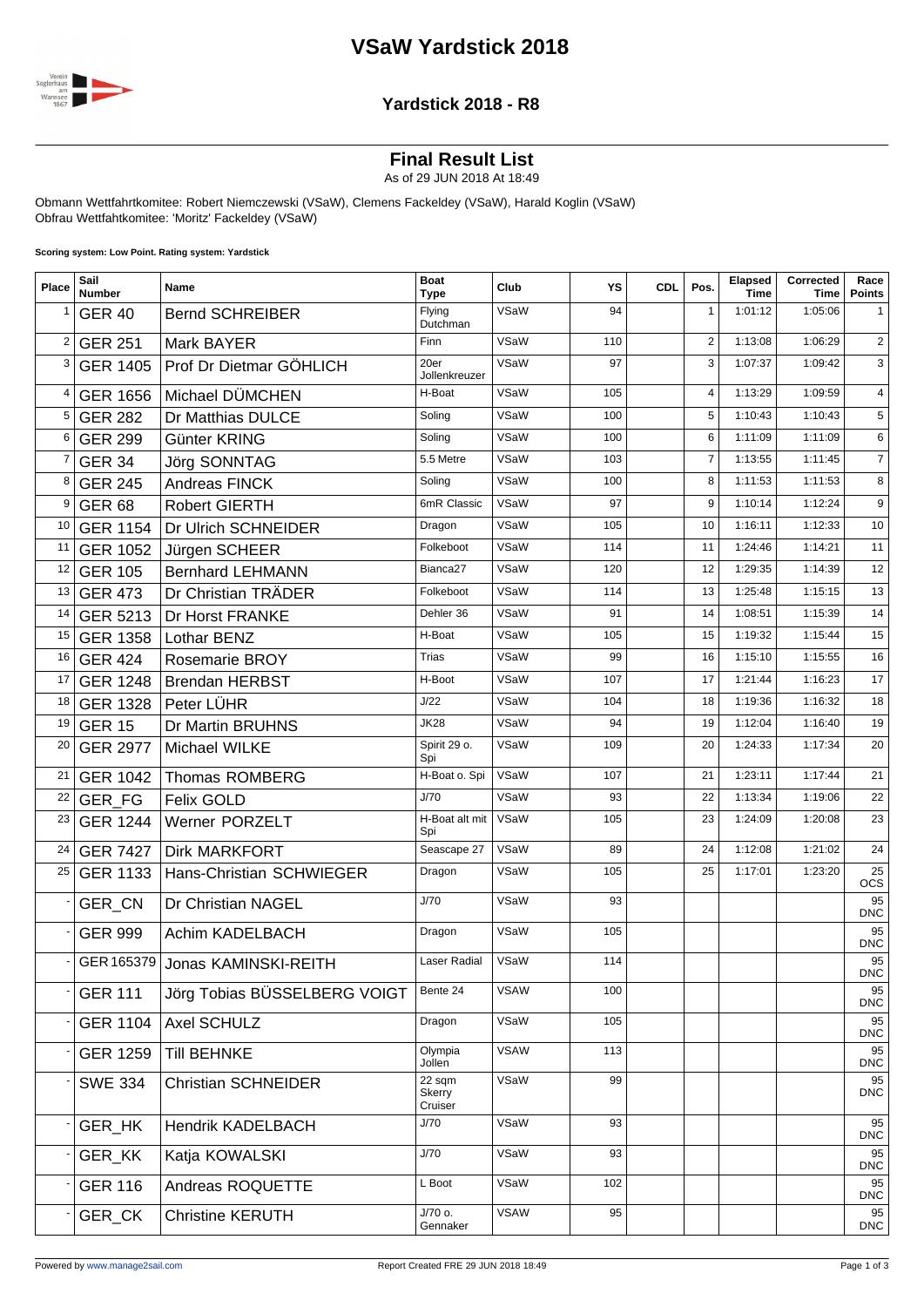# **VSaW Yardstick 2018**



### **Yardstick 2018 - R8**

## **Final Result List**

As of 29 JUN 2018 At 18:49

| Place | Sail<br><b>Number</b> | Name                                | <b>Boat</b><br><b>Type</b> | Club        | YS  | <b>CDL</b> | Pos. | Elapsed<br><b>Time</b> | Corrected<br>Time | Race<br><b>Points</b> |
|-------|-----------------------|-------------------------------------|----------------------------|-------------|-----|------------|------|------------------------|-------------------|-----------------------|
|       | <b>GERReserveF</b>    | <b>F RESERVE</b>                    |                            | VSaW        |     |            |      |                        |                   | 95<br><b>DNC</b>      |
|       | GER_JoJo              | Johannes POLGAR                     | J/70                       | VSaW        | 93  |            |      |                        |                   | 95<br><b>DNC</b>      |
|       | <b>GER 1448</b>       | Jacquline HOFFERT-DAHL              | 20er<br>Jollenkreuzer      | VSaW        | 97  |            |      |                        |                   | 95<br><b>DNC</b>      |
|       | GER_CF-Moritz         | <b>Christiane Moritz FACKELDEY</b>  | J/70                       | <b>VSAW</b> | 93  |            |      |                        |                   | 95<br>DNC             |
|       | <b>GER 905</b>        | Udo PFLÜGER                         | Folkeboot                  | VSaW        | 114 |            |      |                        |                   | 95<br><b>DNC</b>      |
|       | <b>GER 786</b>        | Wolfgang BOCHENTIN                  | Folkeboot                  | VSaW        | 114 |            |      |                        |                   | 95<br><b>DNC</b>      |
|       | <b>GER 1088</b>       | Prof Dr Hasso PLATTNER              | dragon                     | VSaW        | 105 |            |      |                        |                   | 95<br><b>DNC</b>      |
|       | <b>GER 3305</b>       | <b>Eberhard FRANKE</b>              | Sprinta Sport<br>o. Spi    | <b>VSAW</b> | 110 |            |      |                        |                   | 95<br><b>DNC</b>      |
|       | <b>GER 1687</b>       | Dr Helmut ELSNER                    | H-Boat                     | VSaW        | 105 |            |      |                        |                   | 95<br>DNC             |
|       | <b>GER 1445</b>       | Dr Robert KÜHLING                   | H-Boat                     | VSaW        | 105 |            |      |                        |                   | 95<br><b>DNC</b>      |
|       | <b>GER 141</b>        | Prof Dr C O PASCHEREIT              | 8m One<br>Design           | VSaW        | 92  |            |      |                        |                   | 95<br>DNC             |
|       | <b>SWE 127</b>        | Dr Gralf POPKEN                     | Safir 10                   | VSaW        | 99  |            |      |                        |                   | 95<br><b>DNC</b>      |
|       | <b>GER 5715</b>       | Sascha FEUSTEL                      | Hanse91 o.<br>Spi          | VSaW        | 107 |            |      |                        |                   | 95<br>DNC             |
|       | <b>GER 177</b>        | Sascha SCHRÖDER                     | Flying<br>Dutchman         | VSaW        | 94  |            |      |                        |                   | 95<br><b>DNC</b>      |
|       | <b>GER 728</b>        | Dr Kolle NIELSEN                    | Folkeboot                  | VSaW        | 114 |            |      |                        |                   | 95<br><b>DNC</b>      |
|       | <b>GER 1156</b>       | Markus WIESE                        | H-Boot alt                 | <b>VSAW</b> | 107 |            |      |                        |                   | 95<br>DNC             |
|       | <b>GER 385</b>        | Renate Jeronimo BOROWSKI NUNEZ von  | H-Boat oh.<br>Spi          | VSaW        | 107 |            |      |                        |                   | 95<br><b>DNC</b>      |
|       | <b>GER 993</b>        | Dr Ralf STRZELECKI                  | Folkeboot                  | VSaW        | 114 |            |      |                        |                   | 95<br>DNC             |
|       | <b>GER 1193</b>       | Dr Dirk PRAMANN                     | Dragon                     | VSaW        | 105 |            |      |                        |                   | 95<br><b>DNC</b>      |
|       | <b>GER 664</b>        | Daniel HOFFMANN                     | H-Boot                     | VSaW        | 107 |            |      |                        |                   | 95<br>DNC             |
|       | <b>GER 187</b>        | Alexa WLOCH                         | H-Boat alt                 | VSaW        | 107 |            |      |                        |                   | 95<br><b>DNC</b>      |
|       | GER CF                | Carsten FISCHER                     | Victoire 822<br>o. Spi     | VSaW        | 114 |            |      |                        |                   | 95<br><b>DNC</b>      |
|       | <b>GER 189</b>        | Dr Georg ALTENHAIN                  | Flying<br>Dutchman         | VSaW        | 94  |            |      |                        |                   | 95<br><b>DNC</b>      |
|       | <b>GER 1017</b>       | <b>Matthias SCHNEIDER</b>           | Dragon                     | VSaW        | 105 |            |      |                        |                   | 95<br><b>DNC</b>      |
|       | <b>GER 1042</b>       | Dr Kirk NORDWALD                    | Dragon                     | VSaW        | 105 |            |      |                        |                   | 95<br>DNC             |
|       | <b>GER 1055</b>       | Gerd KNOSPE                         | J/70                       | VSaW        | 93  |            |      |                        |                   | 95<br><b>DNC</b>      |
|       | <b>GER 1189</b>       | Dr Benedikt WOLFERS                 | RS vision                  | VSaW        | 115 |            |      |                        |                   | 95<br>DNC             |
|       | <b>GER 1190</b>       | <b>Prof Dr Hasso PLATTNER</b>       | Dragon                     | VSaW        | 105 |            |      |                        |                   | 95<br><b>DNC</b>      |
|       | <b>GER 16</b>         | Rainer AUTZEN                       | Kielboot                   | VSaW        | 110 |            |      |                        |                   | 95<br><b>DNC</b>      |
|       | <b>GER 167</b>        | <b>Ullrich Alexander SETZERMANN</b> | 20er<br>Jollenkreuzer      | VSaW        | 114 |            |      |                        |                   | 95<br>DNC             |
|       | <b>GER 219</b>        | Katja KOWALSKI                      | Folke Junior               | VSaW        | 123 |            |      |                        |                   | 95<br><b>DNC</b>      |
|       | <b>GER 209</b>        | Tim GIESECKE                        | Soling                     | VSaW        | 100 |            |      |                        |                   | 95<br>DNC             |
|       | <b>GER 359</b>        | Michael KIEHL                       | Folkeboot                  | VSaW        | 114 |            |      |                        |                   | 95<br><b>DNC</b>      |
|       | <b>GER 36</b>         | Friedrich SCHMIDT-BLEEK             | Eagle 36                   | VSaW        | 100 |            |      |                        |                   | 95<br>DNC             |